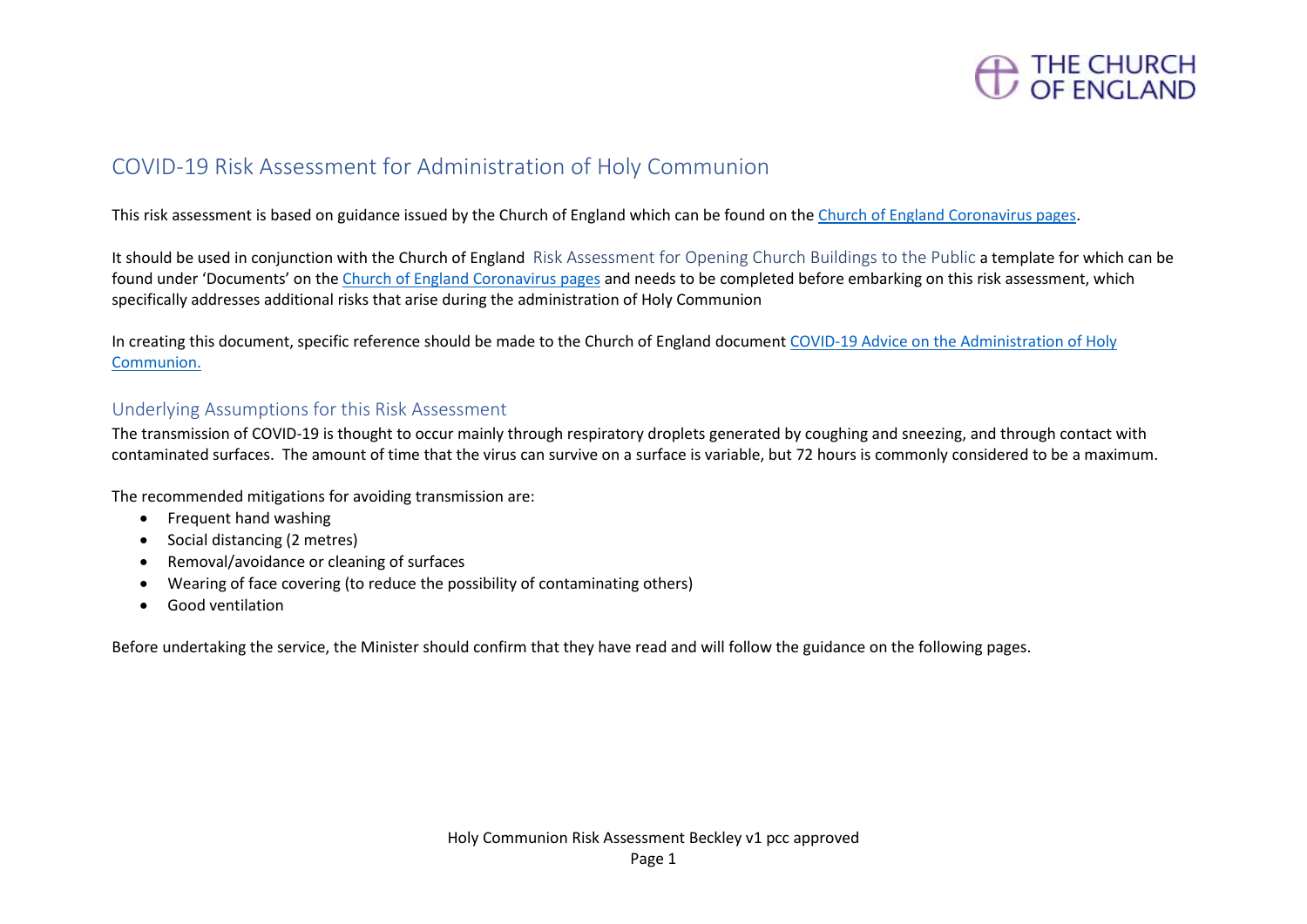

#### Introduction: extract from Church of England 'Covid-19 Advice on the Administration of Holy Communion'.

#### Hygiene measures to be followed when handling the Eucharistic elements

Government guidance indicates that ministers should not speak over uncovered 'consumables'. In practice, this means that while the president can speak the words of the Eucharistic Prayer over bread and wine that he or she alone will consume, bread that will be consumed by other communicants must remain covered until being distributed (e.g. wafers in a ciborium with the lid on or covered by a pall, or bread on a paten covered by a purificator or other cloth).

For the time being we encourage the use of individual communion wafers or bread that has already been divided rather than large wafers or loaves of bread that are broken and shared, as this practice minimises the physical contact the president will have with the elements. It is also advised that the president be the only person to handle the wafers or bread during the distribution, unless there are very large numbers, and that individual communicants should not pass around wafers or bread.

If others assist in preparing the elements before or during the service, then hand hygiene and physical distancing precautions should apply. Offertory processions where the bread and wine are brought to the Communion table are not recommended at this time.

When the president takes the bread and wine before the Eucharistic Prayer, it is recommended that this takes place in silence. If words are said when the bread and wine are taken into the hand, only the elements that the president will receive are taken (the other elements being covered).

At the fraction (breaking of the bread), only the consecrated bread that the president will receive is broken during the words ('We break this bread...' 'Every time we eat this bread...') accompanying that action. The remainder of the bread remains covered. If other consecrated bread needs to be broken before it is administered, this must be done in silence or while the Agnus Dei is said by the congregation and after the priest has sanitized their hands.

At the invitation to communion, if the consecrated bread and wine are shown to the people, only the piece of consecrated bread or wafer that the president will receive is shown while speaking the words of invitation.

At the giving of Communion, the president receives Communion in both kinds. The words of distribution ('The body and blood of Christ' or 'The body and blood of Christ keep you in eternal life' or the Order Two/BCP words of distribution) are spoken to the congregation, and all who intend to receive say, 'Amen'.

At the distribution, Holy Communion is administered in silence. The consecrated bread or wafer will need to be dropped into the hands of communicants.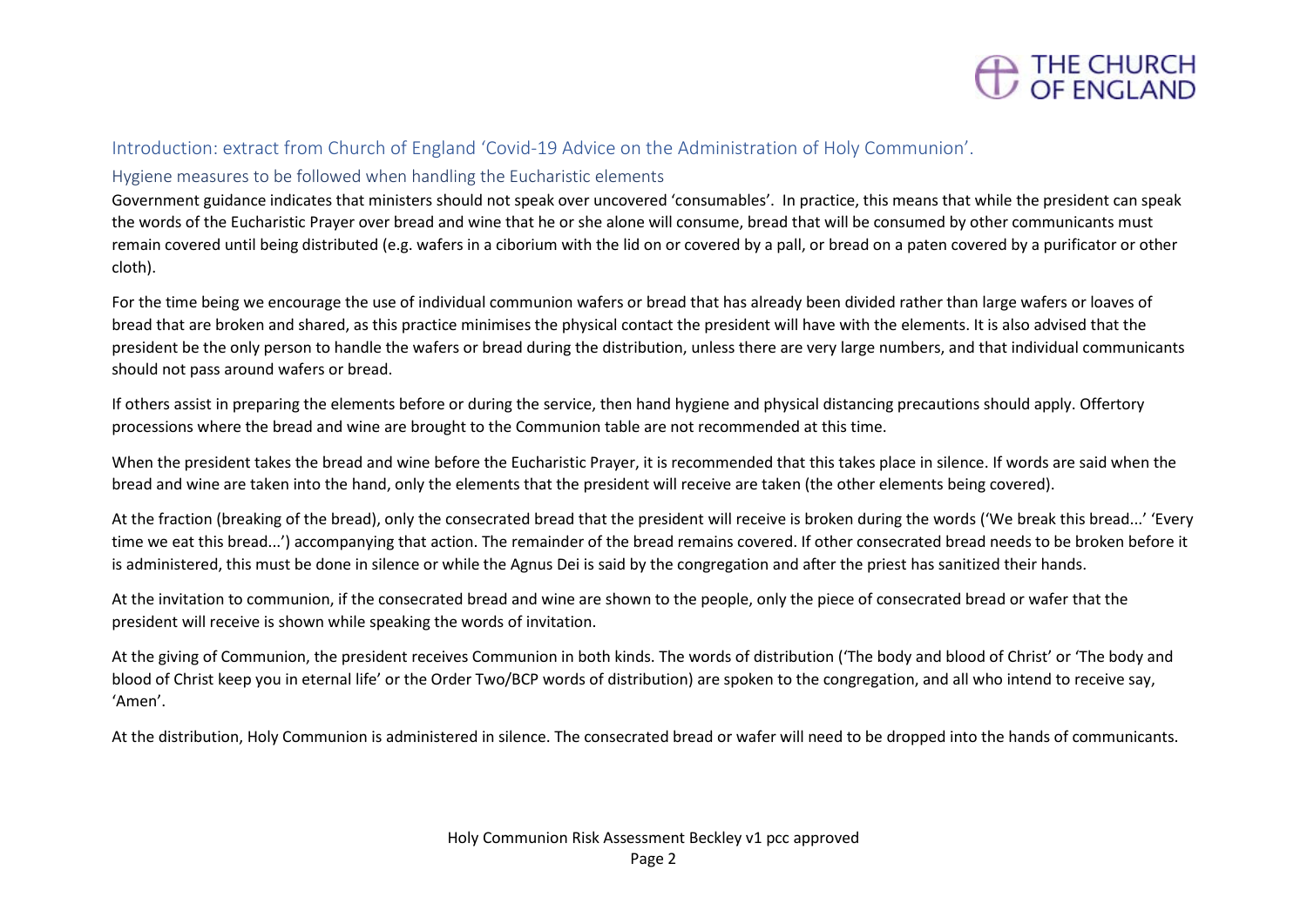# THE CHURCH<br>OF ENGLAND

| Church: The Assumption of the Blessed Virgin Mary, Beckley   Date completed: 21 August 2020   Date approved by PCC: |  |  |
|---------------------------------------------------------------------------------------------------------------------|--|--|
|---------------------------------------------------------------------------------------------------------------------|--|--|

| What is the general risk?   | What are you already    | What is the specific risk?    | What further action do you       | Who needs to       | Done |
|-----------------------------|-------------------------|-------------------------------|----------------------------------|--------------------|------|
|                             | doing to control the    |                               | need to take to control the      | ensure this action |      |
|                             | risks?                  |                               | risks? (refer to C of E          | is carried out?    |      |
|                             |                         |                               | guidance where possible)         |                    |      |
| <b>Risk of Minister not</b> | Guidelines are          | Risk that Minister does not   | Minister to confirm that they    | Minister           |      |
| following the Church of     | referenced or copied in | have the most up to date      | have read and will follow the    |                    |      |
| <b>England guidelines</b>   | this document           | information                   | guidance in this document.       |                    |      |
| Risk of virus transmission  | Social distancing       | Risk of touching an infected  | Congregation to be               | Minister           |      |
| by touching an infected     |                         | person while exchanging       | reminded that there should       |                    |      |
| person                      |                         | the Peace                     | be no sharing of the Peace       |                    |      |
|                             |                         |                               | through physical contact.        |                    |      |
|                             | Social distancing       | Risk of touching an infected  | Communicants should form         | Minister and       |      |
|                             |                         | person while taking           | a line maintaining 2 metres'     | churchwardens      |      |
|                             |                         | communion                     | distance to receive the          |                    |      |
|                             |                         |                               | bread, standing, from the        |                    |      |
|                             |                         |                               | priest.                          |                    |      |
|                             | Face coverings          | Impossibility for minister to | The risk associated with this    | Minister           |      |
|                             |                         | maintain social distancing    | is relatively low, especially if |                    |      |
|                             |                         | while administering the       | face-coverings are worn (see     |                    |      |
|                             |                         | bread                         | later section). Where either     |                    |      |
|                             |                         |                               | priests or parishioners are      |                    |      |
|                             |                         |                               | uncomfortable with this, it is   |                    |      |
|                             |                         |                               | important that no pressure is    |                    |      |
|                             |                         |                               | placed on priests to preside     |                    |      |
|                             |                         |                               | at Holy Communion or on          |                    |      |
|                             |                         |                               | parishioners to receive the      |                    |      |
|                             |                         |                               | Sacrament.                       |                    |      |
|                             |                         |                               |                                  |                    |      |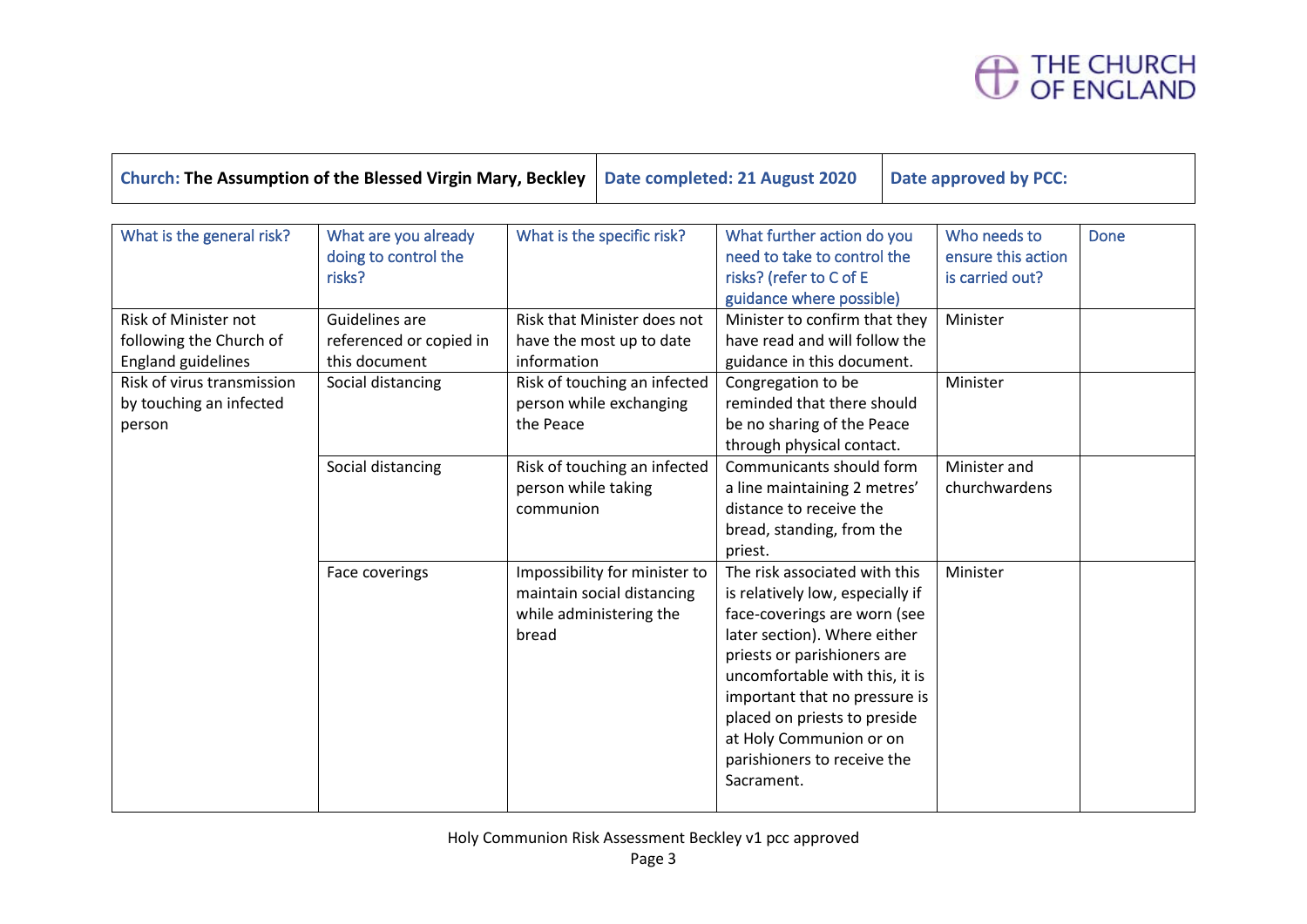

| What is the general risk?  | What are you already   | What is the specific risk? | What further action do you    | Who needs to       | <b>Done</b> |
|----------------------------|------------------------|----------------------------|-------------------------------|--------------------|-------------|
|                            | doing to control the   |                            | need to take to control the   | ensure this action |             |
|                            | risks?                 |                            | risks? (refer to C of E       | is carried out?    |             |
|                            |                        |                            | guidance where possible)      |                    |             |
|                            | Hand sanitising        | Risk of minister touching  | Hand sanitiser to be          | Chuchwardens       |             |
|                            |                        | an infected person while   | available for the minister    | and Minister       |             |
|                            |                        | administering communion    | along with the elements etc.  |                    |             |
|                            |                        |                            | The minister should avoid     |                    |             |
|                            |                        |                            | touching the communicants'    |                    |             |
|                            |                        |                            | hands when administering      |                    |             |
|                            |                        |                            | communion. If touching        |                    |             |
|                            |                        |                            | occurs, the minister will re- |                    |             |
|                            |                        |                            | sanitise their hands          |                    |             |
|                            |                        |                            | immediately.                  |                    |             |
| Risk of virus transmission | Covering 'consumables' | Risk of contaminating the  | Bread that will be consumed   | Minister           |             |
| by touching an infected    |                        | bread                      | by other communicants         |                    |             |
| object                     |                        |                            | must remain covered until     |                    |             |
|                            |                        |                            | being distributed             |                    |             |
|                            | Minimise physical      | Risk of contaminating the  | The minister should set up    | Minister           |             |
|                            | contact with           | bread                      | the elements. Individual      |                    |             |
|                            | 'consumables'          |                            | communion wafers to be        |                    |             |
|                            |                        |                            | used.                         |                    |             |
|                            | Hand sanitising        | Risk of contaminating the  | The minister should sanitise  | Minister           |             |
|                            |                        | bread                      | their hands before setting up |                    |             |
|                            |                        |                            | the Communion Table and       |                    |             |
|                            |                        |                            | again before administering    |                    |             |
|                            |                        |                            | the consecrated wafer.        |                    |             |
|                            | Hand sanitising        | Risk of contaminating the  | Each communicant should       | Minister and       |             |
|                            |                        | bread                      | be asked to sanitise their    | Churchwardens      |             |
|                            |                        |                            | hands before receiving the    |                    |             |
|                            |                        |                            | wafer, and again afterwards,  |                    |             |
|                            |                        |                            | to reduce the risk of then    |                    |             |